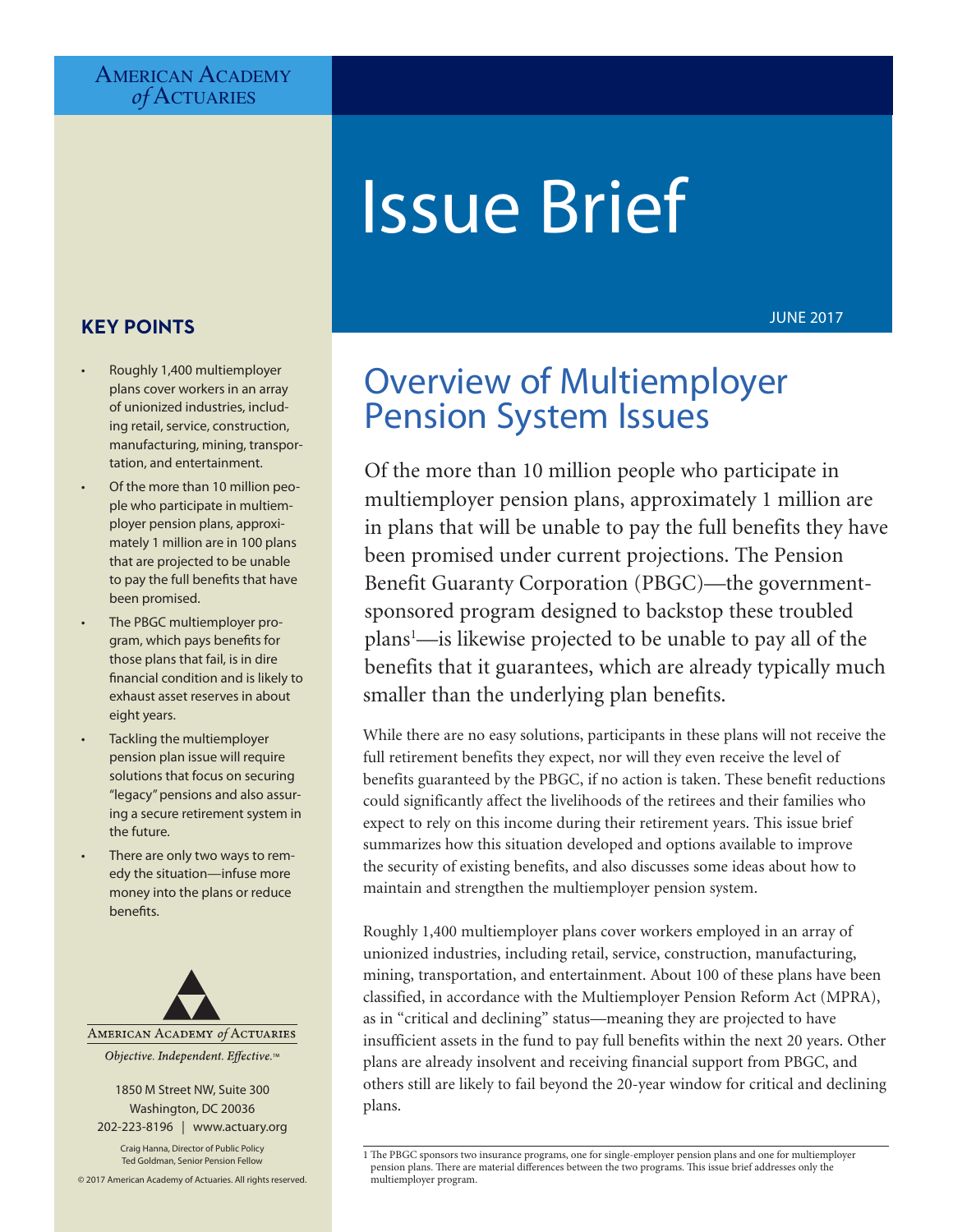Although the remaining multiemployer plans are currently projected to have sufficient assets to pay all benefits, they are not immune from the long-term risks that have driven other plans toward insolvency. The risks facing these plans are magnified by the fact that many are struggling to maintain their base of contributing employers, and few of them are able to attract new employers.

#### **How the Current Situation Developed**

The number of multiemployer pension plans grew dramatically after World War II, providing retirement benefits to millions of employees by allowing groups of employers linked by trade, union, or geography to band together to offer collective pension plans that are bargained between labor and management. In theory, and often in practice, the combination of multiple employers participating in these plans provided stability and benefit security, because the decline of one employer would often be offset by the rise of another employer in the plan. Following several decades of success during which nearly all participants received their full benefit amounts from multiemployer plans, recent experience has demonstrated that there are limits to the stability and benefit security inherent in the current system.

In spite of generally meeting the ERISA requirements, serious challenges have been emerging as plans have matured, and these challenges have been exacerbated by the recession of 2007–2009. The guaranteed benefits that PBGC expects to pay participants in troubled plans produce a liability of nearly \$60 billion on PBGC's financial statements.<sup>2</sup>

While different circumstances apply to each plan, many plans in critical and declining status share several attributes:

- **• Pension assets are invested in diversified portfolios.** Plans have invested in diversified portfolios to try to achieve investment returns that can support higher benefit levels and lower contribution requirements than would be possible if the assets earned risk-free rates of return. These investment strategies, however, are not guaranteed, and plans need additional contributions or reduced benefits if the anticipated investment returns are not achieved.
- **• Past surpluses led to benefit increases that were not sustainable.** Funding pension plans using diversified portfolios will strengthen a plan's funding status when investment returns are robust. These investment gains may be needed to offset losses when returns are weak. However, following the large asset gains in the late 1990s, many plans became significantly overfunded, and responded by increasing benefit levels or taking contribution holidays. Both the dynamics of the collective bargaining process and regulatory policies that were not conducive to maintaining overfunded plans contributed

2 Based on the 2016 PBGC annual report: *Annual Report 2016: Keeping Our Commitment to America's Workers*.

**Members of the Multiemployer Plans Subcommittee are: Josh Shapiro, MAAA, FCA, FSA, EA—chairperson; Jason Russell, MAAA, FSA, EA—vice chairperson; Christian Benjaminson, MAAA, FCA, FSA, EA; James Dexter, MAAA, FCA, FSA, EA; Aldwin Frias, MAAA, FCA, FSA, EA; Don Fuerst, MAAA, FCA, FSA, EA; Duke Gowen, MAAA, ASA, EA; Stan Goldfarb, MAAA, FSA, EA; Ted Goldman, MAAA, FCA, FSA; Eli Greenblum, MAAA, FCA, FSA, EA; Peter Hardcastle, MAAA, FSA, FIA, EA; Joseph Hicks, MAAA, FCA, MSPA, EA; Ethan Kra, MAAA, FCA, FSA, FSPA, CERA, EA; Brian O'Konski, MAAA, ASA, EA; Steve Rabinowitz, MAAA, FCA, FSA, EA; James Shake, MAAA, FCA, EA; Andy Smith, MAAA, FCA, ASA, EA; and Peter Sturdivan, MAAA, FSA, EA.**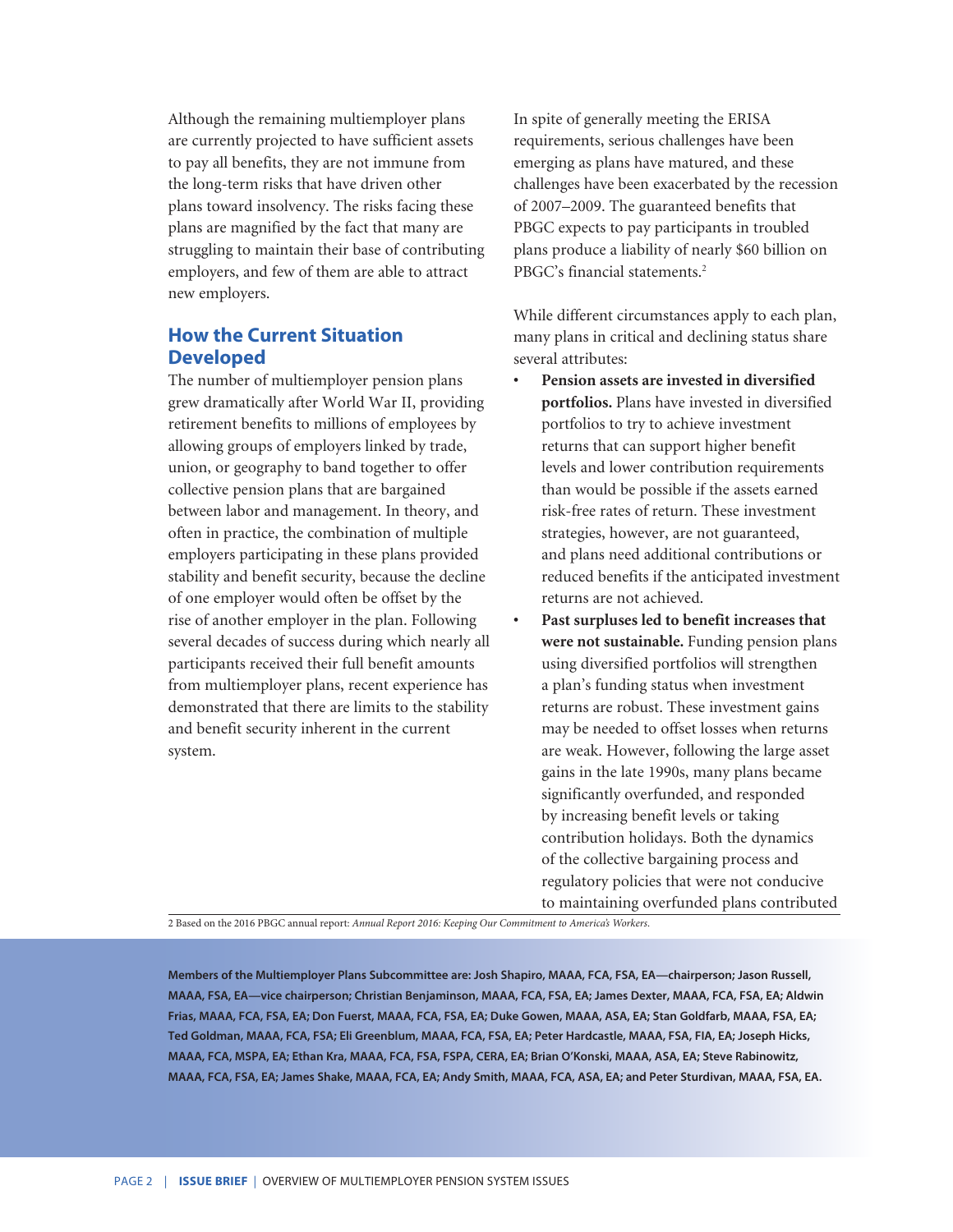#### **Multiemployer Pension Plan Basics**

**Most multiemployer plans are administered and governed by a board of trustees, with labor and management equally represented. Contributions are collectively bargained, and workers often forgo some direct compensation or accept a reduction to another employee benefit in exchange for contributions to retirement income plans. In turn, employers are obligated to fund the benefits in accordance with their collective bargaining agreements as well as the Employee Retirement Income Security Act (ERISA). The plans must pay PBGC premiums for underlying financial support in the event of a plan failure. Assets are maintained in a qualified trust, and plan trustees retain investment professionals to assist with the management of the investment policy for the funds.**

**Employers are widely perceived to be solely responsible for risks associated with the delivery of the bargained benefits. However, in reality, the risks have always been shared between the employers and the employees through the bargaining process, as plans have traditionally responded to underfunding through a combination of contribution increases, reductions in future benefit accruals, and larger assessments on employers that withdraw from plans. While plan participants have often sacrificed both wages and future benefit accruals in order to improve plan funding levels, once a benefit was earned it was expected to be paid at retirement. This has generally held true, although there are several examples where PBGC has stepped in to provide financial support to allow troubled plans to pay benefits at the reduced level that the agency guarantees.**

to this trend. These benefit increases ultimately became unaffordable for many plans when their assets declined dramatically in the subsequent decade.

- **• Mature plans have fewer resources to recover from investment losses as the assets grow relative to the contribution base supporting the plan.** In young plans, contributions are the primary source of asset growth and investment returns are comparatively small, while the opposite is true in mature plans. As the plan relies more heavily on investment returns, it becomes more difficult to make up for investment losses through additional contributions.
- **• Fewer workers are employed in the industries sponsoring multiemployer plans.** Some unionized industries have seen significant transformations over time. In some industries the workforce has shifted to more non-union employees as a result of restructurings or regulatory changes, while others have seen declines in the number of employees needed due to global

competition, automation, or broad declines in the industry. A decline in the active workforce results in a diminished economic base for collectively bargained employer contributions.

**• Employers have exited multiemployer pension plans, either through bankruptcy or withdrawal, leaving unfunded obligations for the remaining employers in the plans.** These obligations, often referred to as "orphan liabilities," add to the maturity of the plan and subject the remaining employers to additional risks related to the funding of the orphan liabilities.

Typically, a combination of these factors has contributed to a plan that is projected to be unable to pay benefits. The differences in the circumstances between different plans can be important, but this overriding pattern carries important lessons for understanding the options to address the legacy problems and to preventing additional plans from entering critical and declining status.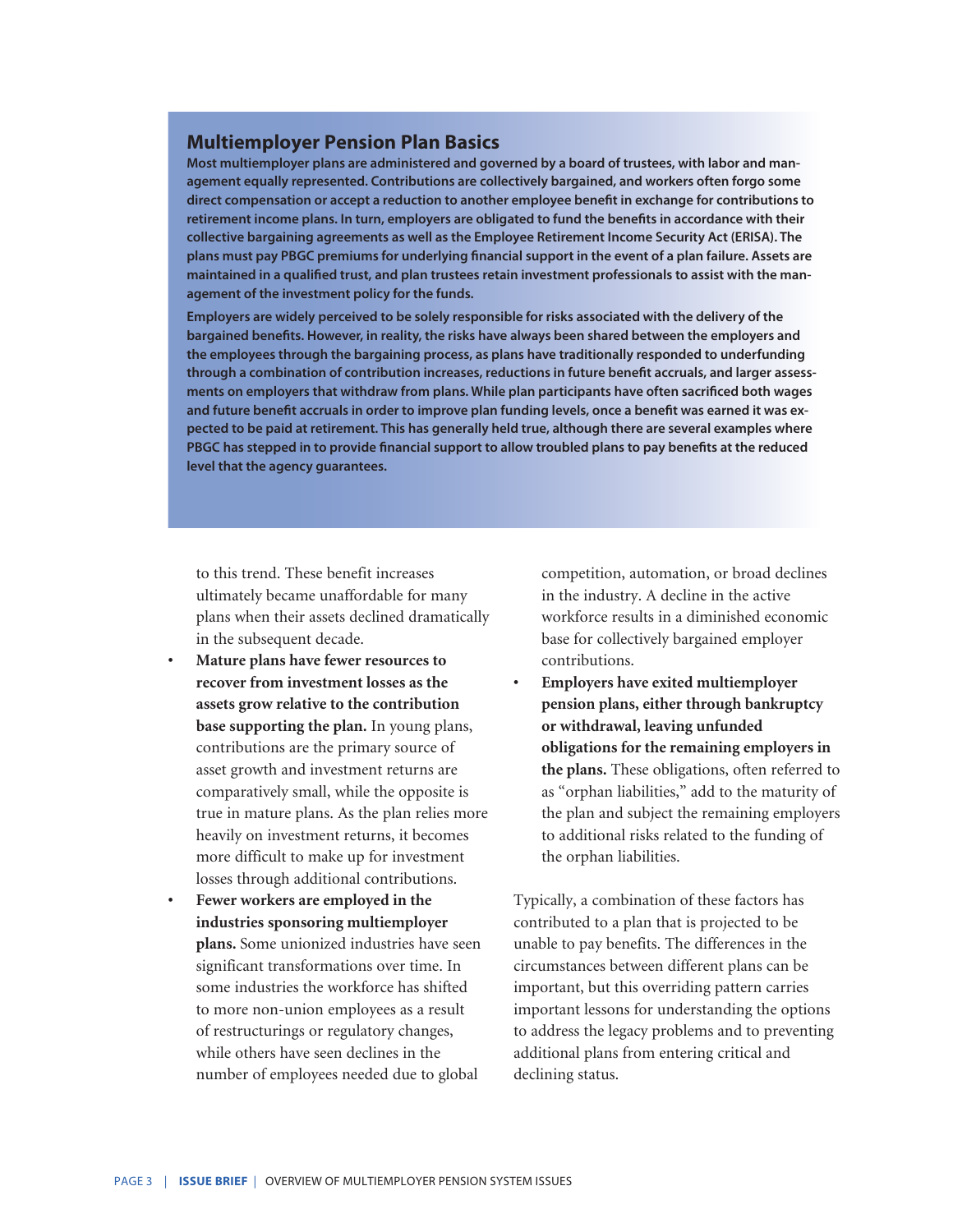There are two key challenges facing the multiemployer pension system. The first pertains to securing "legacy" pension benefits—those already earned by participants. The second challenge is to deliver retirement security for employees who continue to work in industries covered by multiemployer pension plans.

#### **Addressing Legacy Pensions**

If the accrual of future benefits in these critical and declining plans ceased today, the pension benefits attributable to past service would still present an enormous problem. This legacy problem has an impact on existing and future retirees, as well as the PBGC.

#### **The PBGC Guarantee**

Plans eligible for PBGC financial support are subject to the PBGC guaranteed benefit levels, which are generally relatively low (e.g., maximum payout for a full-career participant is approximately \$13,000 per year) and are often much lower than the underlying obligation payable from a troubled multiemployer plan. Many participants will experience a significant benefit reduction even if PBGC is fully able to provide the guaranteed benefits, but the PBGC multiemployer insurance program is itself in dire financial condition, and is likely to exhaust its asset reserves in approximately eight years. To deliver the existing PBGC guarantees, it will take some combination of additional revenue or reduced claims from insolvent plans. Some of the measures discussed to improve PBGC finances—all of which would require enabling legislation—are summarized below.

**• Increase PBGC premiums.** Premiums have already increased significantly and are scheduled to continue to increase. A potential concern with this approach is that insurance premiums are generally intended to pay for ongoing risks and not past losses. To the extent that higher premiums are viewed as paying for legacy liabilities and not future risks, they may drive healthy employers and

employee organizations out of the system, making the increase self-defeating. Higher multiemployer plan premiums represent higher plan expenses, which would adversely impact the funded status of plans over time. While there is concern about any increase in premiums, the current and historical amounts may be perceived as relatively low.<sup>3</sup> The multiemployer premium for 2017 is \$28 per participant, which represents an average of approximately \$0.05 per hour out of employees' wage packages.<sup>4</sup>

- **• Charge the specific industry.** In some industries where restructuring has resulted in a considerable number of bankruptcies among employers supporting the pension plan while new employers in the industry did not join the plan, it may be advisable to construct a specific industry tax or premium. This additional charge could be earmarked to pay for the orphaned liabilities left by the bankrupt employers. Another area of potential focus for a targeted charge is on industries for which the claims on the PBGC insurance fund are disproportionately large. However, in both cases, there may not be enough employers remaining in the industry, or the industry may not be healthy enough, to pay the amount needed. Charging the entire industry also means that employers that never participated in the plan would be paying a portion of the liability for the bankrupt employers that did participate in the plan.
- **• Charge existing retirees.** A modest payment collected from all existing retirees receiving multiemployer plan pensions could generate a significant amount of premium revenue, because the multiemployer system has matured and now has more retired participants than active participants. This premium, however, could face significant opposition, as retirees have never been directly charged for insurance on their pensions before, and many retirees live on

<sup>3</sup> Because multiemployer plans cover workers in industries with a wide range of compensation levels, the impact of premiums on participants and employers varies considerably from plan to plan.

<sup>4</sup> Based on a \$28-per-head premium rate, and the assumption that 37 percent of multiemployer plan participants are active and that they will work an average of 1,600 hours per year. Note that the \$0.05 figure is an average across the multiemployer system that will vary from plan to plan.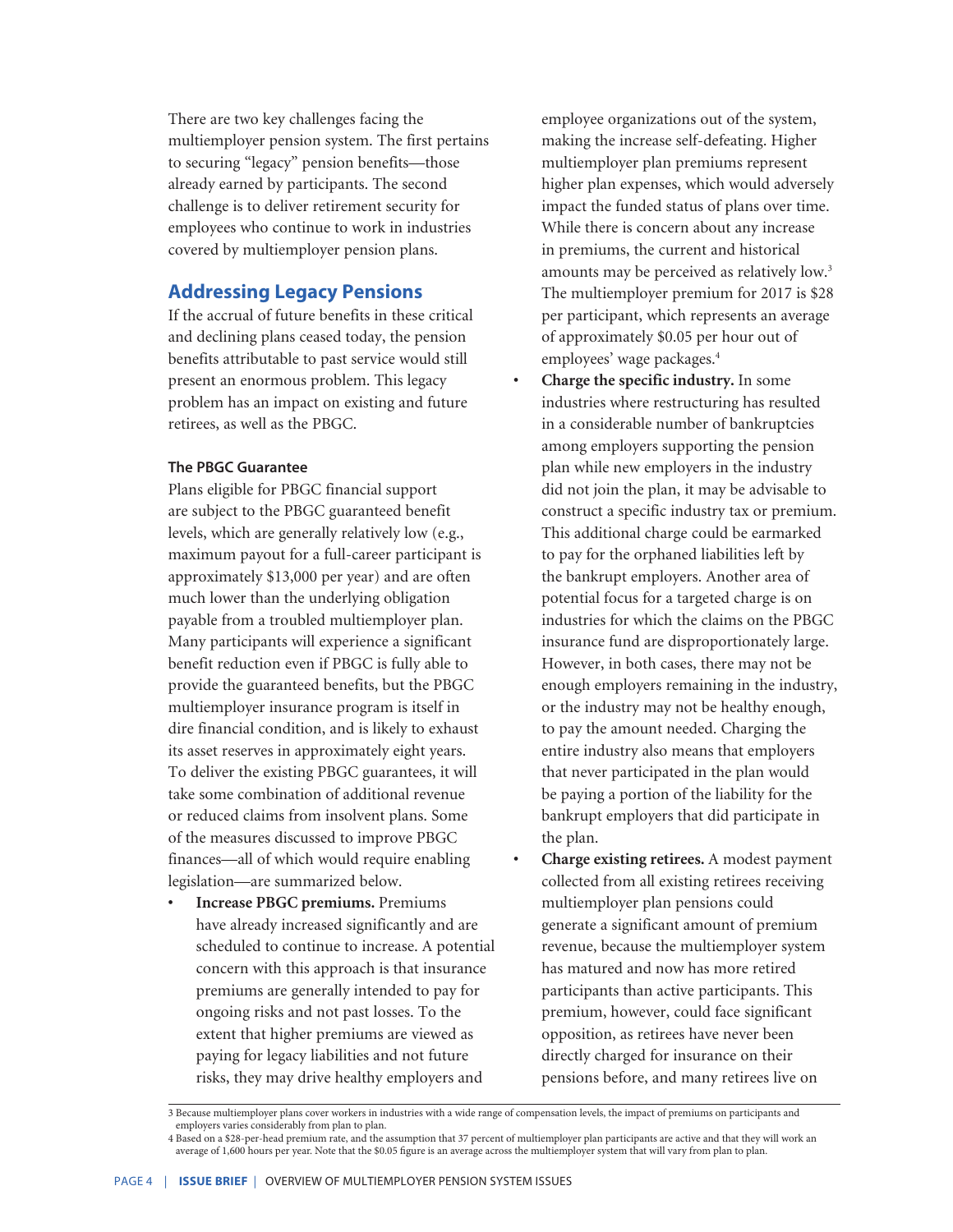fixed incomes with limited options to deal with unexpected reductions to their benefits.

- **• Reduce the guarantee.** Congress could reduce the guaranteed benefit level to align with the amount of premium resources available. But because the guarantee is already low, the resulting pension payouts may do little to help pensioners achieve financial security. Unlike reducing guarantee amounts for savings deposit insurance, where account holders could shift their assets, multiemployer pension plan participants could not take actions to secure their benefits if the pension insurance limit is reduced.
- **• Provide financial support backed by the government.** A financial commitment could be made from the general revenues of the federal government, a specific tax, or other taxpayer-supported funding sources. Under this approach, the solution is spread across a broader tax base, involving many taxpayers with little or no direct relationship with the struggling pension plans.
- **• Combine PBGC's multiemployer program with the single-employer program.** The single-employer program is currently in a stronger financial position than the multiemployer program. However, this approach would generate potential inequities, as it adds new risks to single-employer plan sponsors and participants. In addition, there are fundamental differences in how the single and multiemployer programs operate, and combining funding could put stress on the single-employer system and further erode support for defined benefit plans.
- **• Allow the PBGC to intervene early in troubled multiemployer plans.** Under current law, PBGC does not generally provide any financial assistance, or reduce benefits to guaranteed levels, until a multiemployer plan is unable to pay full benefits. The PBGC multiemployer plan program could be aligned with the singleemployer program, where PBGC has the

authority to intervene long before plans actually fail. By identifying these plans before complete insolvency and reducing benefits to guaranteed levels sooner, PBGC's limited resources could be conserved. The cost would be that participants in troubled multiemployer plans would experience benefit reductions earlier than occurs under the current multiemployer insurance program.

Other creative ideas may be developed to improve PBGC revenues, but the other potentially powerful approach to preserving PBGC guaranteed benefits is to improve the health of the plans so they don't have to rely on the PBGC for assistance. So doing would require some combination of additional contributions to the plans, additional investment earnings, or reductions in benefits.

## **Legacy Liabilities in Critical and Declining Plans**

In addition to increasing PBGC revenues, any actions that reduce claims from insolvent plans will help the PBGC to remain solvent, which would allow the PBGC to continue to support the legacy pension plans. Pensions are just one of the economic factors facing many industries. Thus potential actions must be considered in the greater context of a given industry and the possible implications not only to pensions, but to the economic challenges facing the industry.

In late 2014, the Multiemployer Pension Reform Act (MPRA) was passed. This legislation offers troubled plans the ability to reduce benefits to as low as 110 percent of PBGC guarantee levels for current and future retirees, if doing so is projected to achieve long-term solvency of the plan. Of the first 12 plans to apply to the Department of Treasury for benefit suspensions under MPRA, only one has been approved. The others were either denied by Treasury or the sponsors withdrew their applications, presumably expecting denials. The primary reason provided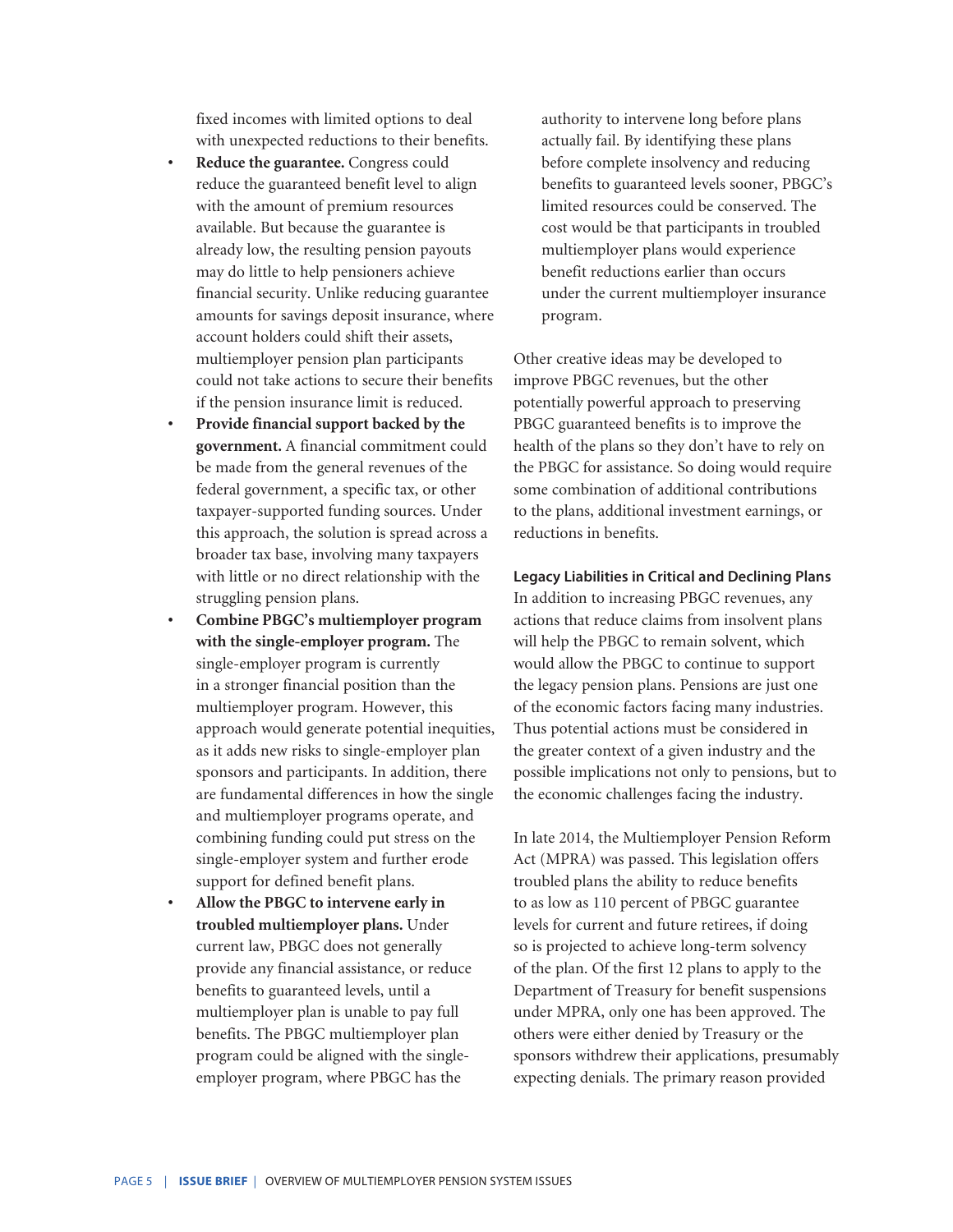by Treasury for the denied applications was an assessment that the underlying actuarial assumptions were too optimistic. Because optimistic assumptions tend to reduce the level of benefit cuts, the application denials could suggest that plans have not proposed sufficiently large benefit reductions in their MPRA applications.

A successful application under MPRA must minimize the negative impact on pensioners while having at least a 50 percent chance that the plan will be able to deliver on the newly reduced benefit amounts. This balance is difficult to achieve, and even minor changes to assumptions can easily tilt the balance. The Central States Pension Fund was the first and most significant application that was denied. The Central States obligations are currently on a path to the PBGC within the next decade, and are by far the largest risk to PBGC solvency. However, even without Central States liabilities, the PBGC is still projected to become insolvent.

Under MPRA, the sponsor of a troubled plan may also apply to PBGC for financial assistance through a partition. In a partition application, a plan sponsor requests that PBGC immediately assume responsibility for paying the guaranteed benefits for a portion of the participant population. The participants included in the partition must be chosen such that the transfer would sufficiently strengthen the plan so that it is projected to avoid insolvency, but must also represent a savings to the PBGC when compared to allowing the plan to exhaust its assets. Partition is an option when benefit suspensions alone are insufficient to allow a plan to recover and must be requested in conjunction with an application for maximum permissible benefit suspensions. So far, no plan that has applied for a partition under MPRA has been granted one.

Two or more plans may also merge with financial assistance from PBGC. Both facilitated mergers and partitions require that the net result of the

transaction is a reduction in PBGC's deficit and that the assistance does not impair PBGC's ability to assist other plans. PBGC's funding distress is a barrier to the use of these tools, as the projected insolvency of the multiemployer insurance program in less than 10 years makes it difficult for partitions or facilitated mergers to generate savings fast enough to satisfy the non-impairment requirement.

None of the options made available by MPRA appear to be sufficient to address the payment of the legacy liabilities. Critical and declining plans are still heading toward insolvency, with participating employers, plan participants, and the PBGC bearing the primary financial risks. In addition, some plans already offer benefit levels at or below PBGC maximums, thus rendering MPRA unhelpful.

New potential solutions are clearly needed. What follows are some general approaches for discussion:

- **• Separate the legacy commitments for the "orphan liabilities" relating to bankrupt and withdrawn employers from current employers that may now be shouldering the obligation these employers left in the plan.** Segregating these obligations and finding a dedicated funding source helps compartmentalize the solutions to the legacy plan shortfall. There is also an inherent sense of fairness with this approach, and funding could come from a combination of the alternatives identified above for additional PBGC revenue.
- **• Provide low-interest loans to troubled plans or employers.** This approach borrows money at a low interest rate and invests the proceeds in plan assets. Loans could be made available either directly from the government or from financial institutions. If from a financial institution, the loan would likely require government support to encourage the private institution to offer the loan. These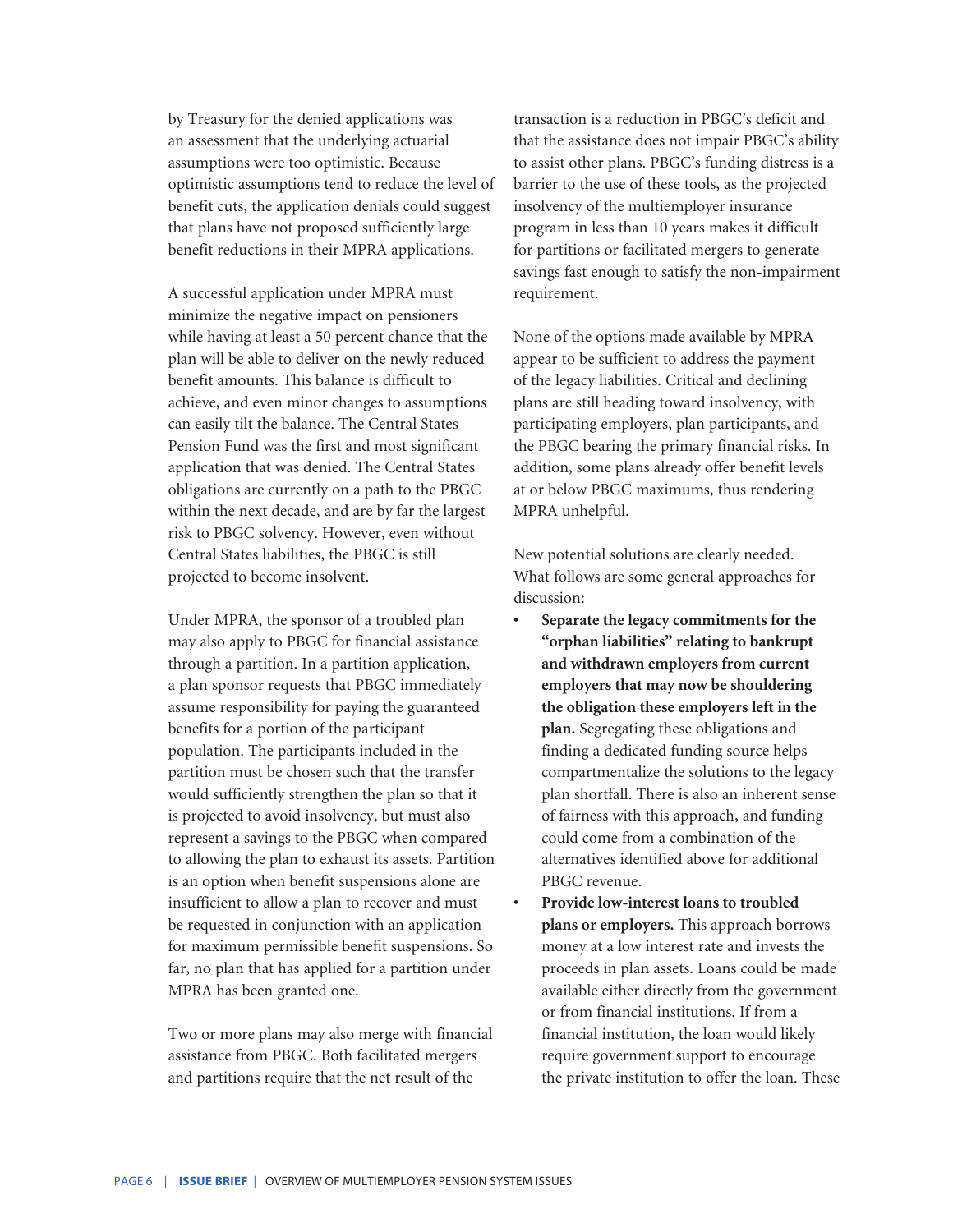loans would provide a longer timeframe over which employers could spread the cost of funding the liabilities. Additionally, if actual investment returns exceed the borrowing rate, this approach could create the income needed to pay some or all of the promised benefits. However, if actual investment returns do not exceed the borrowing rate, the existing risks to employers, participants, and the PBGC may remain in force. In addition, the plan may be unable to repay the loan, creating a default risk to the provider or guarantor of the loans. The loans could be guaranteed by a governmental agency (e.g., Treasury or PBGC) that currently holds a portion of the risk. Alternatively, participants could absorb part or all of the risk by transforming their fixed monthly benefits to monthly benefits that vary based on actual investment returns. This strategy of converting to variable legacy benefits could also be deployed with many of the other solutions under consideration.

- **• Increase minimum funding requirements for legacy obligations.** Employers participating in poorly funded plans could be required to significantly accelerate the funding of these commitments. Employers, however, entered into collective bargaining agreements that call for specific contributions to these plans with an understanding of the existing specific limits and exposures. Charging them significantly higher costs for past benefits could cause some employers and covered employee groups to exit plans or push more employers into bankruptcy.
- **• Strengthen rules to protect legacy liabilities with respect to withdrawal liability payments and bankruptcy laws.** If employers can continue to withdraw and shift liability to the remaining employers, or become bankrupt and escape any withdrawal liability payments, troubled plans—as well as some plans that don't appear to be troubled could become even worse. However, giving

plans a stronger claim on company assets would mean that other creditors have reduced claims, which could place further stress on the companies that contribute to the plans.

**• Take actions to promote the health of the general economy and, in particular, the affected industries.** Economic growth in the industries that sponsor multiemployer plans could facilitate the funding of pension plans. A strong market could increase investment returns on pension assets.

All the revenue sources from the various stakeholders mentioned above in addressing PBGC's shortfall could also play a role in strengthening individual failing plans. One question that needs to be answered is whether to focus efforts on the long-term sustainability of PBGC's multiemployer program, or to focus on rehabilitating individual failing plans. Addressing only PBGC solvency would result in significant benefit reductions for many participants due to the low level of the PBGC guaranteed benefits. On the other hand, addressing individual failing plans could be more costly than assisting the PBGC, and could also raise equity concerns with respect to plans that have either already begun receiving PBGC financial assistance or have implemented benefit cuts under MPRA.

#### **Assuring a Robust and Secure Retirement System in the Future**

Creating a robust and secure retirement system for employees who participate in multiemployer pension plans is the second key objective. Multiemployer pension plans conveniently allow employees to accumulate and vest retirement benefits in one place, even if they work for a number of different employers across an industry over the course of their careers. However, to be sustainable, the risks for both employers and participants must be managed well. Employers must be assured that their financial obligations are relatively fixed and known. Participants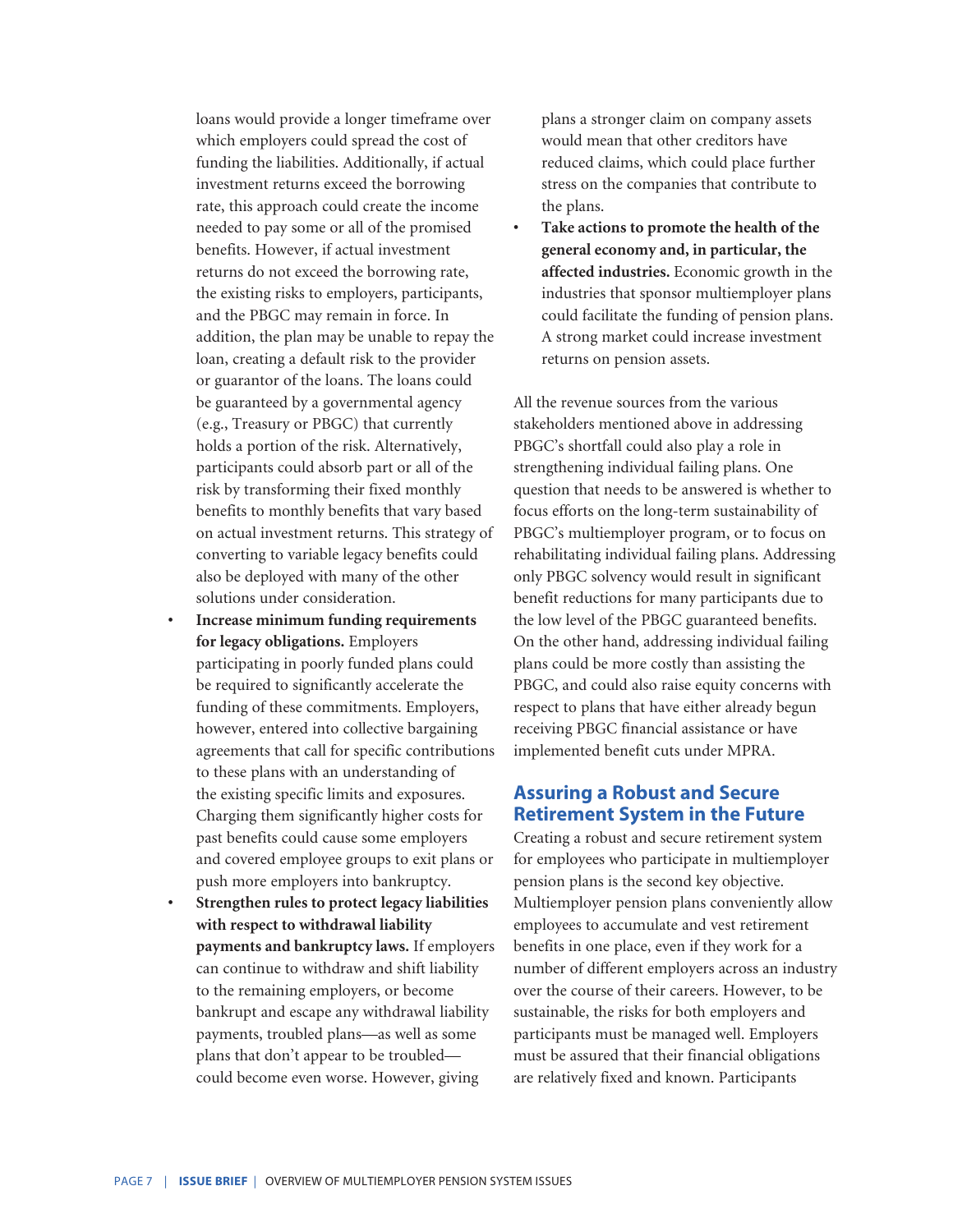need to be confident the benefits will be paid when due. Unless the multiemployer system finds better ways to manage risks, employers will continue to be reluctant to contribute to the plans, and employees will continue to be exposed to the possibility of significant unanticipated benefit reductions.

Defined contributions (DC) plans have historically played a largely supplemental role in the multiemployer system. The role of DC plans could be another consideration in the search for ways to deliver reliable and affordable retirement security to employees in multiemployer programs in the future. DC plans eliminate employer concerns about withdrawal liability and are highly portable, but they also place more responsibility and risk on plan participants for their own retirement security.

Approaches that have the potential to keep plans healthy and secure are discussed below:

**• Support risk-sharing benefit designs.**  Hybrid retirement designs that attempt to capture the best features of defined benefit and defined contribution plans have existed for many years, and new designs are emerging today. These designs, whether they are called variable, adjustable, or composite, have explicit mechanisms to adjust benefits (either automatically or based on trustee decisions) to maintain the funded status of the plan. They have the potential to improve the sustainability of the plans and reduce or eliminate withdrawal liability and the need for PBGC guarantees. Very few of these designs currently exist among multiemployer plans, in part because they don't fit neatly into the current legal and regulatory structures for defined benefit or defined contribution plans. Some new structures or clarification of how to apply the current structures may be needed in order for these types of designs to be adopted more widely. In addition, more analysis would be

needed to understand the potential impact on the long-term solvency of PBGC and the associated legacy plans if these designs become more available and popular.

- **• Restructure withdrawal liabilities and bankruptcy laws to make it more attractive for new employers to join the system.**  The current approach of passing unfunded obligations from employers that have left the system onto employers that remain in the system is a significant barrier to attracting new employers into plans. Another concern is the 20-year cap on the annual withdrawal liability payments, which can lead to a significant gap between the actual amount an employer pays and the value of the underlying unfunded benefits. At the time an employer declares bankruptcy and withdraws from the plan, or upon a mass withdrawal of employers from the plan, there could be a combination of additional funding, de-risking specified benefits, prioritization in bankruptcy proceedings, and reducing benefits to keep the plan whole. Note that if pension obligations receive higher priority in bankruptcy proceedings, other creditors take on more risk. Protecting companies from being forced to fund the benefits earned by employees of other companies could address their concerns about participating in the multiemployer pension system.
- **• Review funding and investment requirements.** Funding and investment decisions could take into account plan maturity measures and the plan sponsor's (or industry's) ability to take risk. The current funding rules may not adequately take these factors into account. Funding measures that reflect the capacity of a plan to respond to adverse experience may lead to improved benefit security for participants, while stochastic projections that assign probabilities to a range of outcomes can help further quantify risk levels and drive decisions. Shortening the